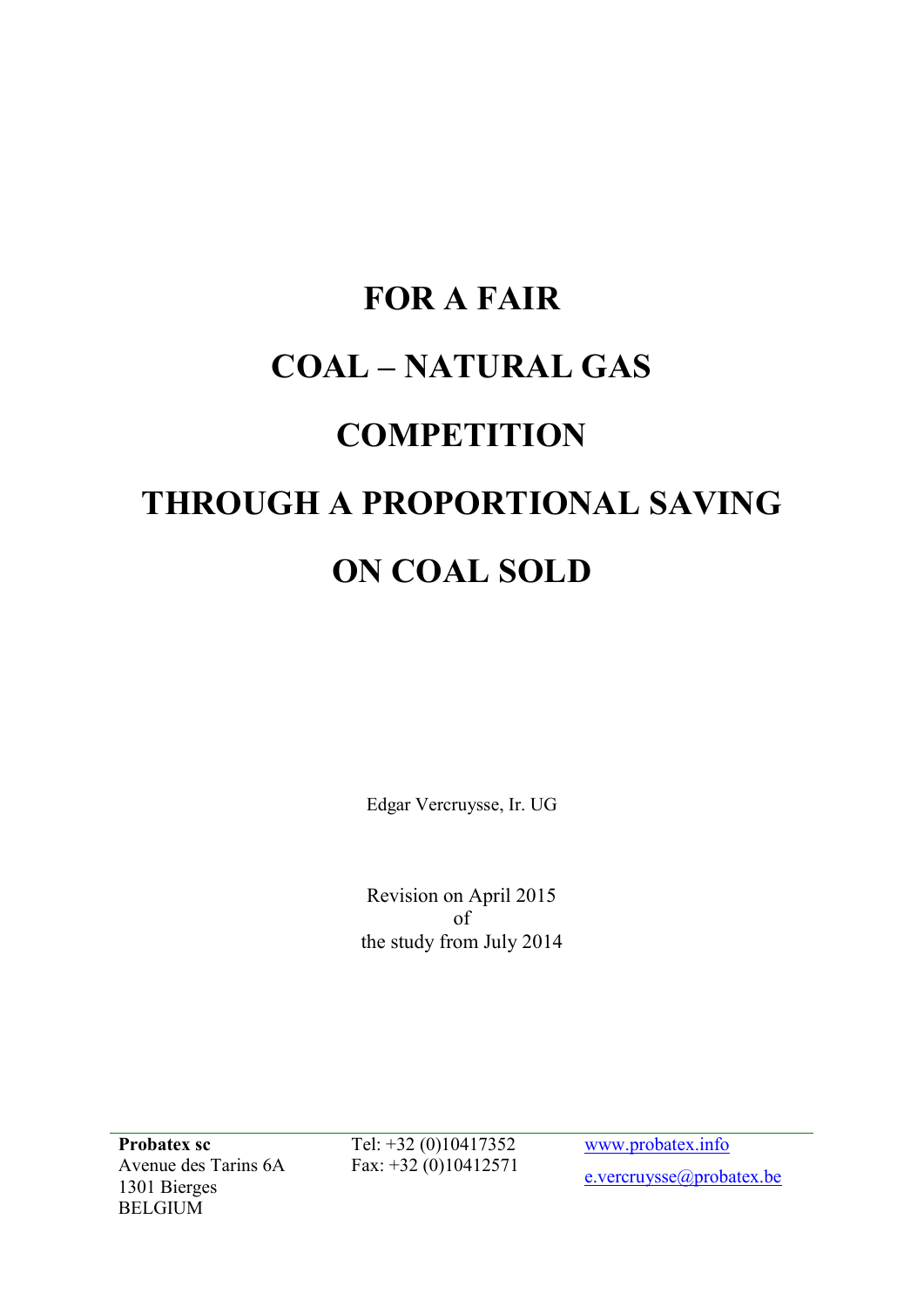### 0 Introduction

An initial study, "For a fair coal-natural gas competition" [6], was sent to various Administrations participating in the Climate Summit in Paris, next December.

They showed great interest in the study through comments and questions, which we would like to answer.

### 1 Purpose of the study

We propose a geopolitics for **coal pricing** in order to establish a long-term competitive balance between natural gas (NG) and coal on the energy market, reduce CO2 emissions, orient investments towards target energy resources, and complement CO2 emission trading systems (ETS).

#### 2 Summary

Coal and natural gas (NG) are both used to generate electricity.

KWh from coal is, in many regions, more economical but its CO2 emissions are approximately two times higher.

The study evaluates a coal pricing method that would make kWh-GN competitive to kWhcoal by applying a proportional saving on coal produced. Such saving would be entrusted to an International Investment Fund whose mission would be to fund investments intended to reduce CO2 emissions from power plants.

Through this, we hope to contribute to the establishment of a coal pricing method demanded from companies and banks by the World Bank within the scope of the Climate Summit initiated by the Secretary General of the United Nations, Mr. Ban Ki-moon.

# 3 Background

Like natural gas (NG), the coal used for the production of electricity releases approximately twice as much CO2 into the atmosphere as NG. The lack of a geopolitics for coal pricing did not allow establishing a competitive balance between natural gas and coal. An advantage resulted in favour of coal, which not only is clearly more competitive for many regions, but also clearly more polluting due to its higher CO2 emissions.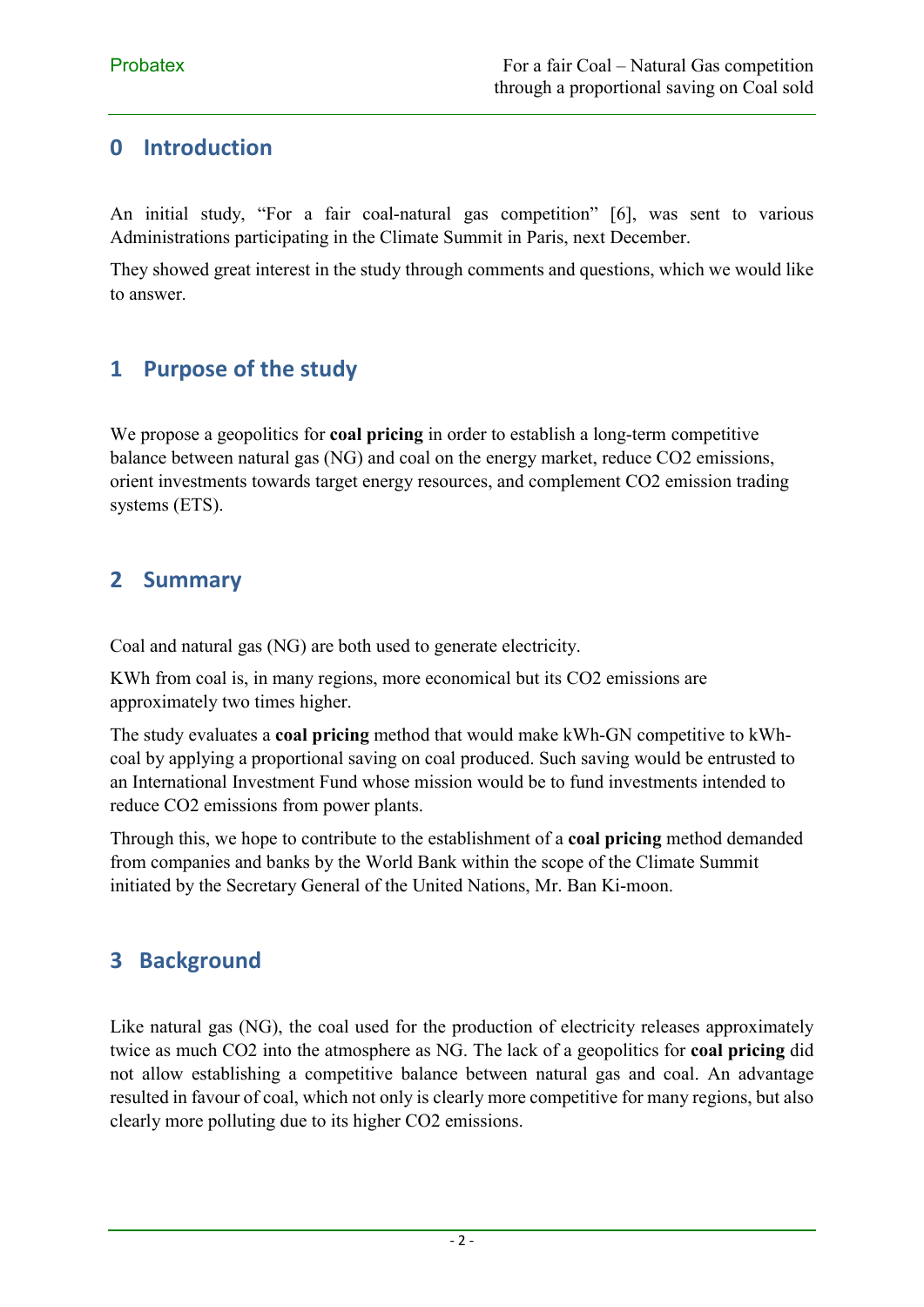How to establish a competition with equal chances for natural gas and coal is the issue raised by this study. Before proposing an alternative to taxing, let us evaluate the coal price which would allow a fair competition between NG and coal.

#### 4 Balanced competition between coal-energy and NG-energy

The study [1] of the International Energy Agency (IEA) mentions the cost of electricity produced from coal and NG. A cost bracket is given for both of these alternatives. The lowest costs are selected hereafter :

. for coal : \$0.0294/kWh in 2008

. for NG : \$0.0358/kWh in 2008

The difference of \$0.0064/kWh in 2008 in favour of coal is assumed to be the same *today*.

The *current* difference, varying from one region to another, is not evaluated by our study.

It can be priced based on the European Commission's study [2].

This cost difference can be reduced by taking into account the different emissions of both these energies.

The cost of the kWh-coal is currently lower than that of the kWh-NG. However, these emissions are higher. They represent a surplus. A price applied to this surplus of CO2 emissions would allow obtaining for NG a cost for a kWh equal to that of coal.

What should this price be equal to ?

The cost difference of \$0.0064/kWh between the kWh-coal and the kWh-NG should be equal to the cost of the *surplus* of the CO2 emissions resulting from coal.

According to the IEA [3], the CO2 emissions are evaluated at :

0.92 kg CO2/kWh for coal

0.40 kg CO2/kWh for NG

The *surplus* of 0.52 kg.CO2/kWh emitted by coal should be equal to \$0.0064/kWh for an equivalence of the cost for electricity produced by coal compared to that by natural gas. This leads to a cost for the CO2 *surplus* from coal of \$12.30/t.

The *surplus* of the emissions from coal compared to those from NG is thus 0.52/0.92 x100, that is, 56.5 % of the total emissions from coal.

A *pricing method for excess CO2 emissions* of 12,30 \$/t would lead to an equal opportunity to compete for NG and coal and a reduction of hundreds of tons of CO2. The *corresponding pricing for coal* is calculated below. In this case, we propose a **saving per ton of coal** placed on the market.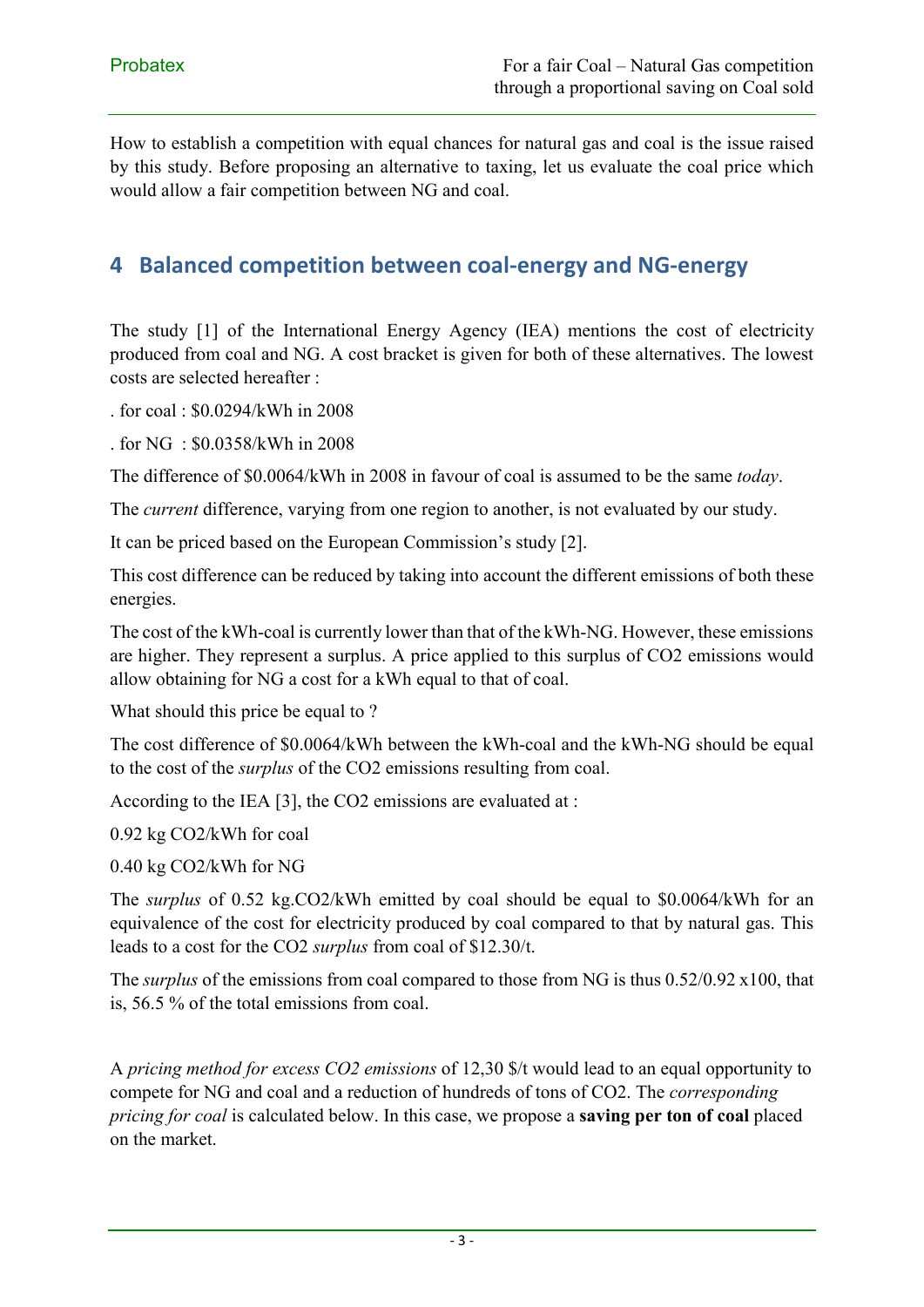# 5 Proposal for calculating the level of saving per ton of coal

Considering an agreement should be obtained from *all regions*, we propose for coal mine operators to pay an International Banks Consortium(IBC) representative of all regions their stakes to an Investment Fund on a pro rata basis of coal placed on the market ?

This represents a saving for coal mine operators to profitable investments reducing CO2 emissions, including, for example:

- Passive energy buildings,

- High efficiency thermal power stations providing coal gasification rather than combustion and possibly incorporating CO2 sequestration [4],

- Interconnection of regional electricity networks,
- Development of renewable energy,
- Storage of electricity per excess time in the form of chemical products,
- Desalination of seawater using wind or photovoltaic energy.

Most of these are projects demanding significant capital and technical, financial and political cooperation from many countries.

What would be the amount of these contributions?

For - an annual world market of 7.7 billion metric tonnes of coal/year [5];

- an average content of 75% carbon in the coal ;

- a ratio of molecular weight of CO2/atomic weight of Carbon 44/12 ;

- a surplus of CO2 emissions from coal compared to those from NG of 56.5% of the coal weight ;

- a contribution of 12.3 \$/t.CO2 in surplus ;

the Investment Fund would collect

7.700.000.000 t. coal/year x 0,75 t. C/t. coal x 44 t.CO2/12 t. C x 0,565 x 12,3 \$/t.CO2

 $= 147.156.000.000$  \$/year

i.e. 147.156.000.000 \$ for a production of 7.700.000.000 t. coal, which represents

#### a saving of 19,1 \$/t. coal.

A unanimous agreement is likely to be obtained, if not for this level of saving, for a lower level. The main point is not only the value, but also the acceptance of the principle by all regions, since the value of the saving rate can be adjusted depending on the future context. It would be a further step towards geopolitics on energy.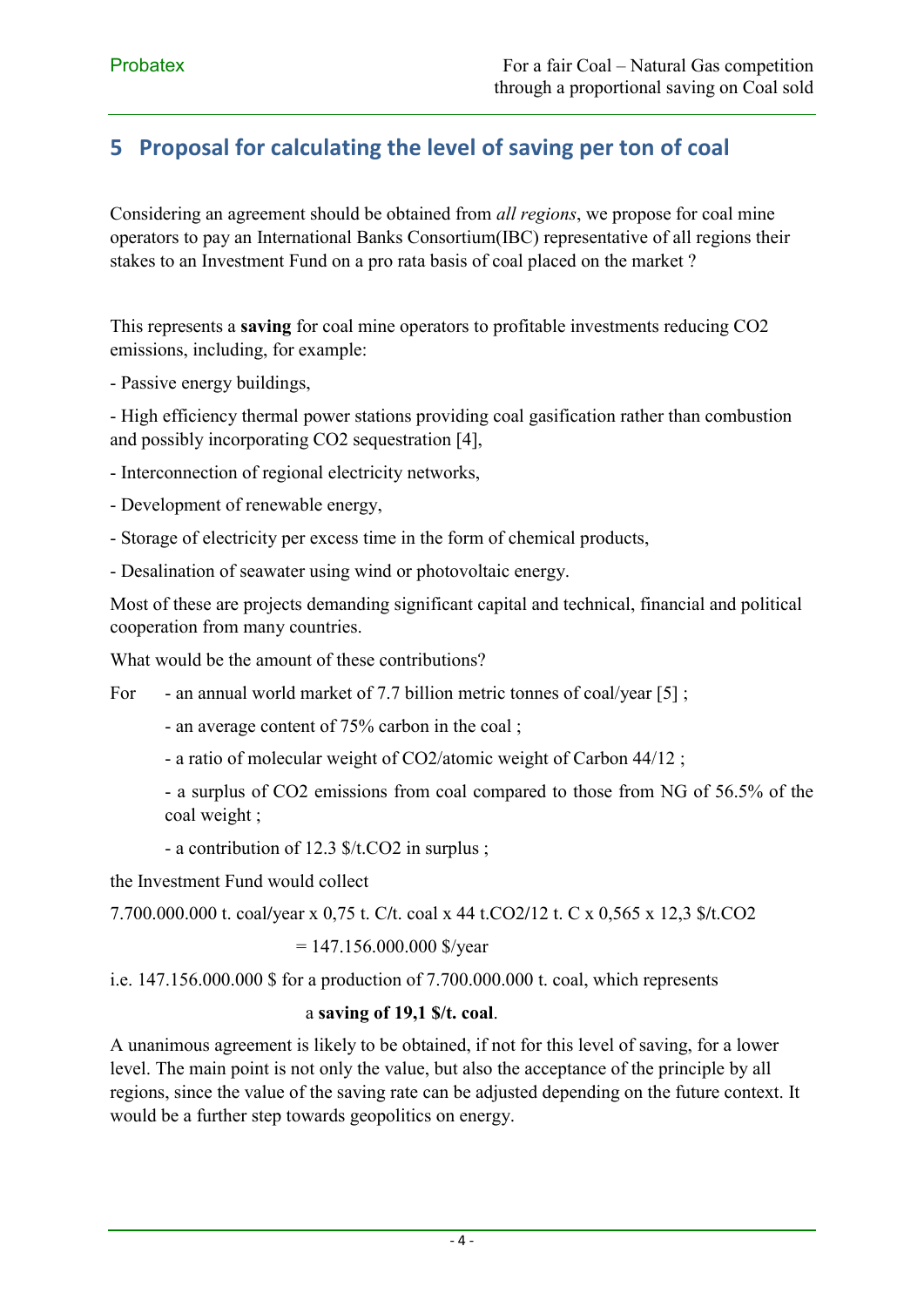For a *level of saving reduced to 5\$/t*. coal and

a production of 7.700.000.000 t. coal /year

saving would be 38,5 billion \$/year intended for profitable projects reducing CO2 emissions.

IBC would be responsible for managing the Investment Fund and would, as a priority, convert coal operators' stakes into shares or corporate bonds to target energy resources.